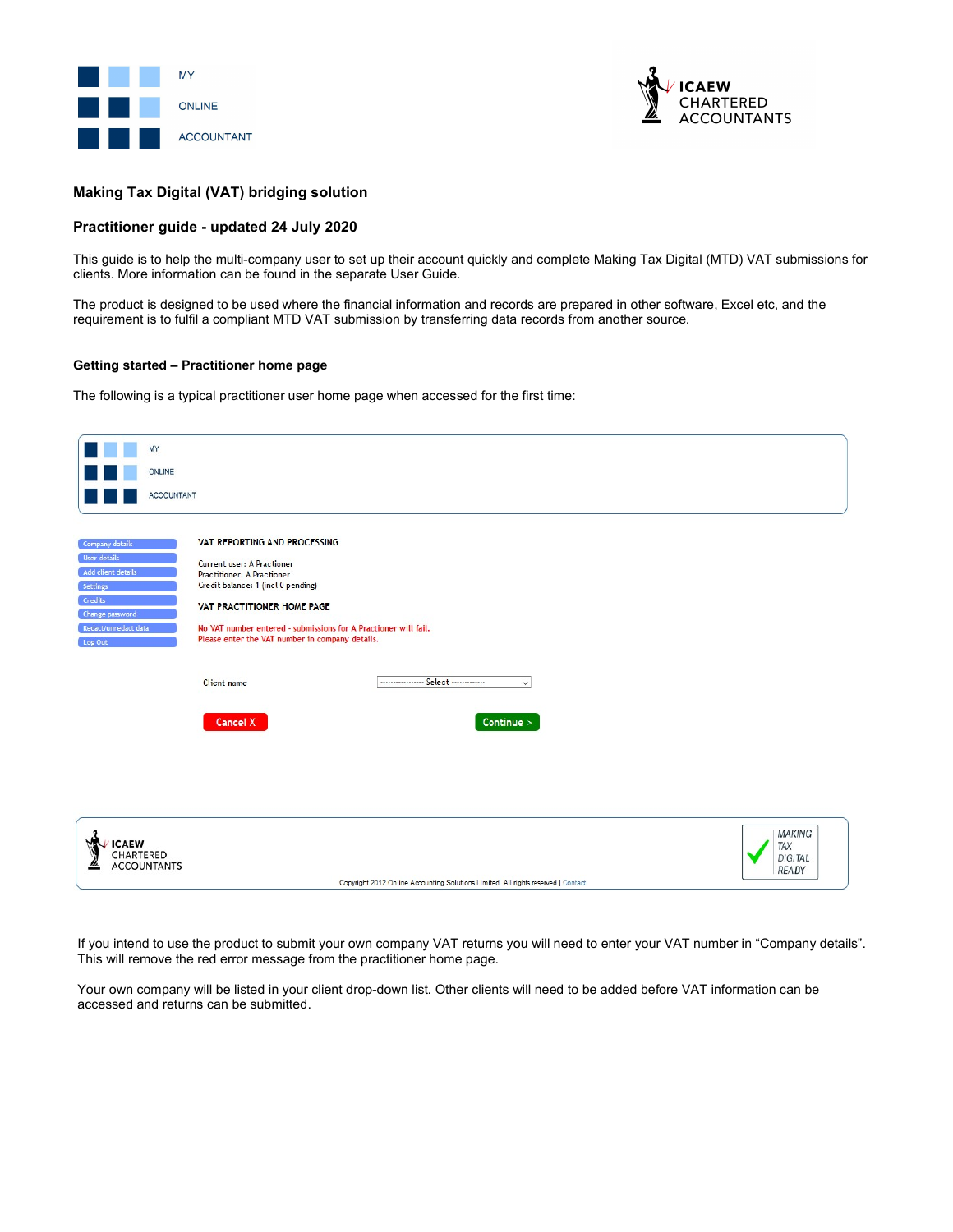# Getting started – adding client details

Client details be can added individually via "Add client details":

| MY                                              |                                                                                                                                                               |                                                                                   |                                                        |
|-------------------------------------------------|---------------------------------------------------------------------------------------------------------------------------------------------------------------|-----------------------------------------------------------------------------------|--------------------------------------------------------|
| ONLINE                                          |                                                                                                                                                               |                                                                                   |                                                        |
| ACCOUNTANT                                      |                                                                                                                                                               |                                                                                   |                                                        |
|                                                 |                                                                                                                                                               |                                                                                   |                                                        |
| Upload client list<br>Upload client credentials | VAT REPORTING AND PROCESSING<br>Current user: A Practioner<br><b>Practitioner: A Practioner</b><br>Credit balance: 1 (incl 0 pending)<br><b>CLIENT SET-UP</b> |                                                                                   |                                                        |
|                                                 | Company name<br>Vat registration number<br>Company email<br>Telephone number<br>Address <sub>1</sub><br><b>Address 2</b><br>Town city<br>County<br>Postcode   |                                                                                   |                                                        |
|                                                 | <b>Cancel X</b>                                                                                                                                               | Continue >                                                                        |                                                        |
| <b>ICAEW</b><br>CHARTERED<br>ACCOUNTANTS        |                                                                                                                                                               | Copyright 2012 Online Accounting Solutions Limited. All rights reserved   Contact | <b>MAKING</b><br>TAX<br><b>DIGITAL</b><br><b>READY</b> |

## A unique company name, valid VAT number and client email address are required to add your client. Other fields can be included or left blank.

# Adding clients by batch

Clients can also be added as a batch by a .csv file upload via the "Upload client list" link on the client set-up page shown above. The .csv files must be populated as per the following example:

|                 | $\mathsf{A}$     |                                                                   | D             |          |           | G         | H      |          |
|-----------------|------------------|-------------------------------------------------------------------|---------------|----------|-----------|-----------|--------|----------|
|                 | Your client name | Client VAT number Client email address Telephone number Address 1 |               |          | Address 2 | Town city | County | Postcode |
|                 | 2 My Client Ltd  | 123456789 client@abc.co.uk                                        |               |          |           |           |        |          |
|                 | 3 Another co     | 987654321 another@456.com                                         | 0121 234 2345 | 1 Street |           | Place     | County | AA12AA   |
|                 |                  |                                                                   |               |          |           |           |        |          |
| 5               |                  |                                                                   |               |          |           |           |        |          |
| $6\phantom{1}6$ |                  |                                                                   |               |          |           |           |        |          |
|                 |                  |                                                                   |               |          |           |           |        |          |
| $\bf{8}$        |                  |                                                                   |               |          |           |           |        |          |
| $\overline{9}$  |                  |                                                                   |               |          |           |           |        |          |
| 10              |                  |                                                                   |               |          |           |           |        |          |

The client name, VAT number and client email address are the minimum requirement. Data must be included in the columns as shown. Other fields can be left blank or added as required. The maximum number of clients per upload is 50. If you need to add more clients, further files can be uploaded in the same way.

Your upload file must include your first client in row 1. Do not include a header row. Any upload errors will be presented following the upload. Any duplicated company names will be removed from the upload. After successful upload you can return to the practitioner home page where the new clients will be available to access in your drop-down list.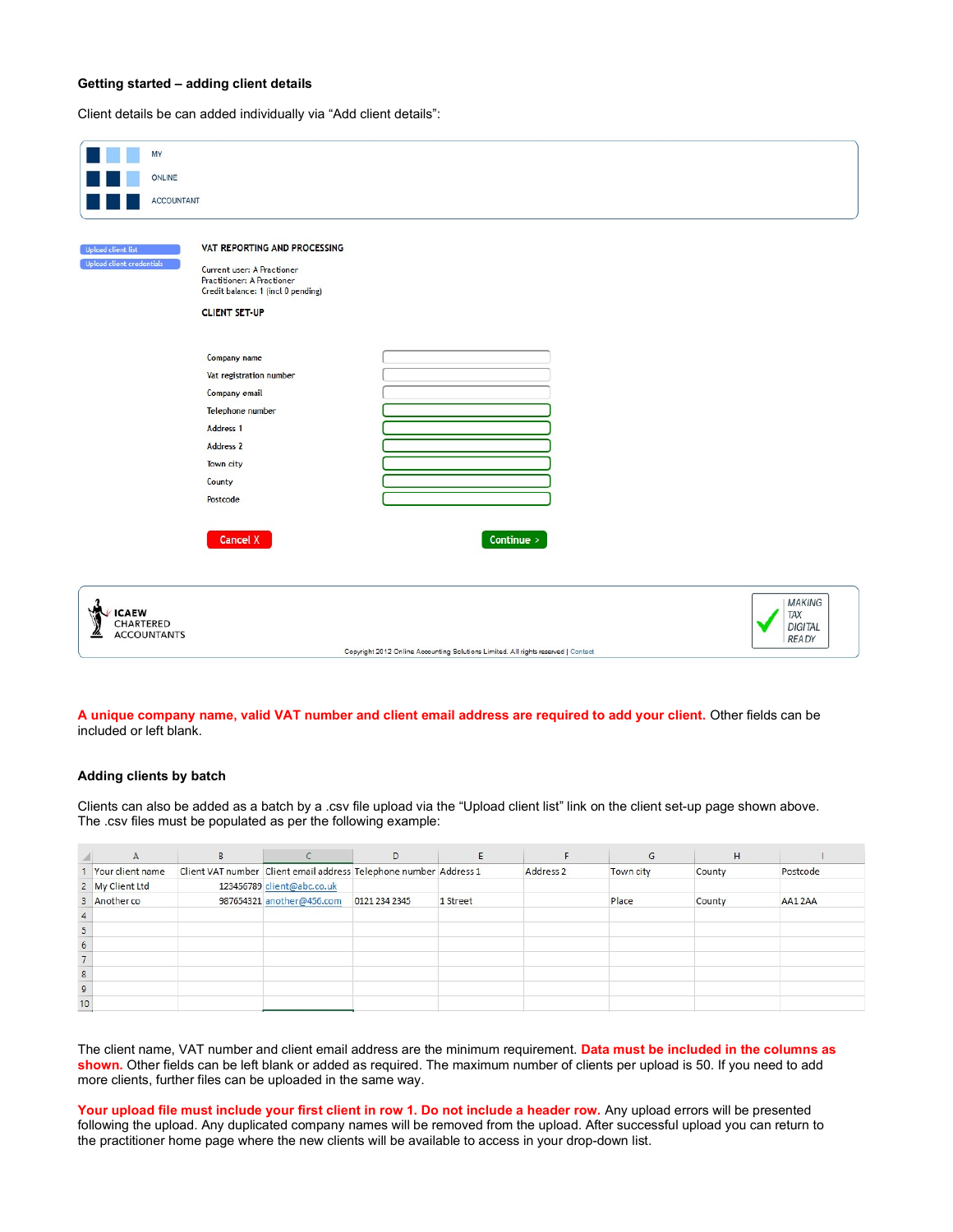### Getting started – Access credentials

Similarly access and refresh tokens can be uploaded by .csv file. The required file is as follows:

|                | $\mathsf{A}$     | B                                |                                 |
|----------------|------------------|----------------------------------|---------------------------------|
|                | Your client name | Access token                     | Refresh token                   |
| $\overline{2}$ | My Client Ltd    | c45e4364602cf38de1894910a57a01e  | f4315e1cacca99c36652a67b04596e7 |
| 3              | Another co       | 352331b72cb9b863265d98db7a304c1c | 63da4568e7af64576a764a1932884b3 |
| 4              |                  |                                  |                                 |
| 5              |                  |                                  |                                 |
| 6              |                  |                                  |                                 |
|                |                  |                                  |                                 |
| 8              |                  |                                  |                                 |
| 9              |                  |                                  |                                 |
| 10             |                  |                                  |                                 |
| 11             |                  |                                  |                                 |

## Your upload file must include your first client in row 1. All three columns are required. Do not include a header row.

Any upload errors will be presented following the upload. Tokens uploaded will require a refresh before use regardless of the remaining time to expiry.

### Client visibility

There are two ways to view your client VAT accounts. The default is via the drop-down menu on the practitioner home page. This is more suitable for large numbers of clients. However, the overview of open periods may be preferred. To show the client overview check the "Display open periods table" option within "Settings". The practitioner home page will display as follows:

| <b>DIA</b> | <b>MY</b>  |  |
|------------|------------|--|
| 日回的        | ONLINE     |  |
|            | ACCOUNTANT |  |

VAT REPORTING AND PROCESSING

Current user: [A User] Practitioner: [Company] Credit balance: 237 (incl 236 pending)

#### VAT PRACTITIONER HOME PAGE

| Company | Period          | Ref   | Start date | End date   | Due date $\triangle$ | <b>Status</b> | Key              | View |
|---------|-----------------|-------|------------|------------|----------------------|---------------|------------------|------|
| 526     | <b>Jun 2020</b> | 06 20 | 01/04/2020 | 30/06/2020 | 07/08/2020           | R             | <b>20C2</b>      | View |
| 555     | <b>Jun 2020</b> | 06 20 | 01/04/2020 | 30/06/2020 | 07/08/2020           | R             | <b>20C2</b>      | View |
| 556     | <b>Jun 2020</b> | 06 20 | 01/04/2020 | 30/06/2020 | 07/08/2020           | R             | <b>20C2</b>      | View |
| 525     | <b>Jun 2020</b> | 06 20 | 01/04/2020 | 30/06/2020 | 07/08/2020           | R             | <b>20C2</b>      | View |
| 499     | <b>Jul 2020</b> | 07 20 | 01/05/2020 | 31/07/2020 | 07/09/2020           | $\Omega$      | 20A2             | View |
| 463     | <b>Jul 2020</b> | 07 20 | 01/05/2020 | 31/07/2020 | 07/09/2020           | O             | 20A2             | View |
| 588     | <b>Jul 2020</b> | 07 20 | 01/05/2020 | 31/07/2020 | 07/09/2020           | $\circ$       | 20A2             | View |
| 524     | <b>Aug 2020</b> | 08 20 | 01/06/2020 | 31/08/2020 | 07/10/2020           | $\circ$       | 20B <sub>2</sub> | View |
| 567     | <b>Aug 2020</b> | 08 20 | 01/06/2020 | 31/08/2020 | 07/10/2020           | 0             | 20B <sub>2</sub> | View |
| 18      | Sep 2020        | 09 20 | 01/07/2020 | 30/09/2020 | 07/11/2020           | O             | <b>20C3</b>      | View |
| 526     | Sep 2020        | 09 20 | 01/07/2020 | 30/09/2020 | 07/11/2020           | $\circ$       | <b>20C3</b>      | View |
| 555     | Sep 2020        | 09 20 | 01/07/2020 | 30/09/2020 | 07/11/2020           | $\circ$       | <b>20C3</b>      | View |
| 556     | Sep 2020        | 09 20 | 01/07/2020 | 30/09/2020 | 07/11/2020           | O             | <b>20C3</b>      | View |
| 525     | Sep 2020        | 09 20 | 01/07/2020 | 30/09/2020 | 07/11/2020           | $\circ$       | 20C3             | View |





Copyright 2012 Online Accounting Solutions Limited. All rights reserved | Contact

The company names have been redacted. This option is available to practitioners to hide sensitive client specific data if required.

The default (within settings) sorts this data by due date ascending. VAT periods ready for submission are highlighted in green first. The columns can be sorted to display the information as required by the user.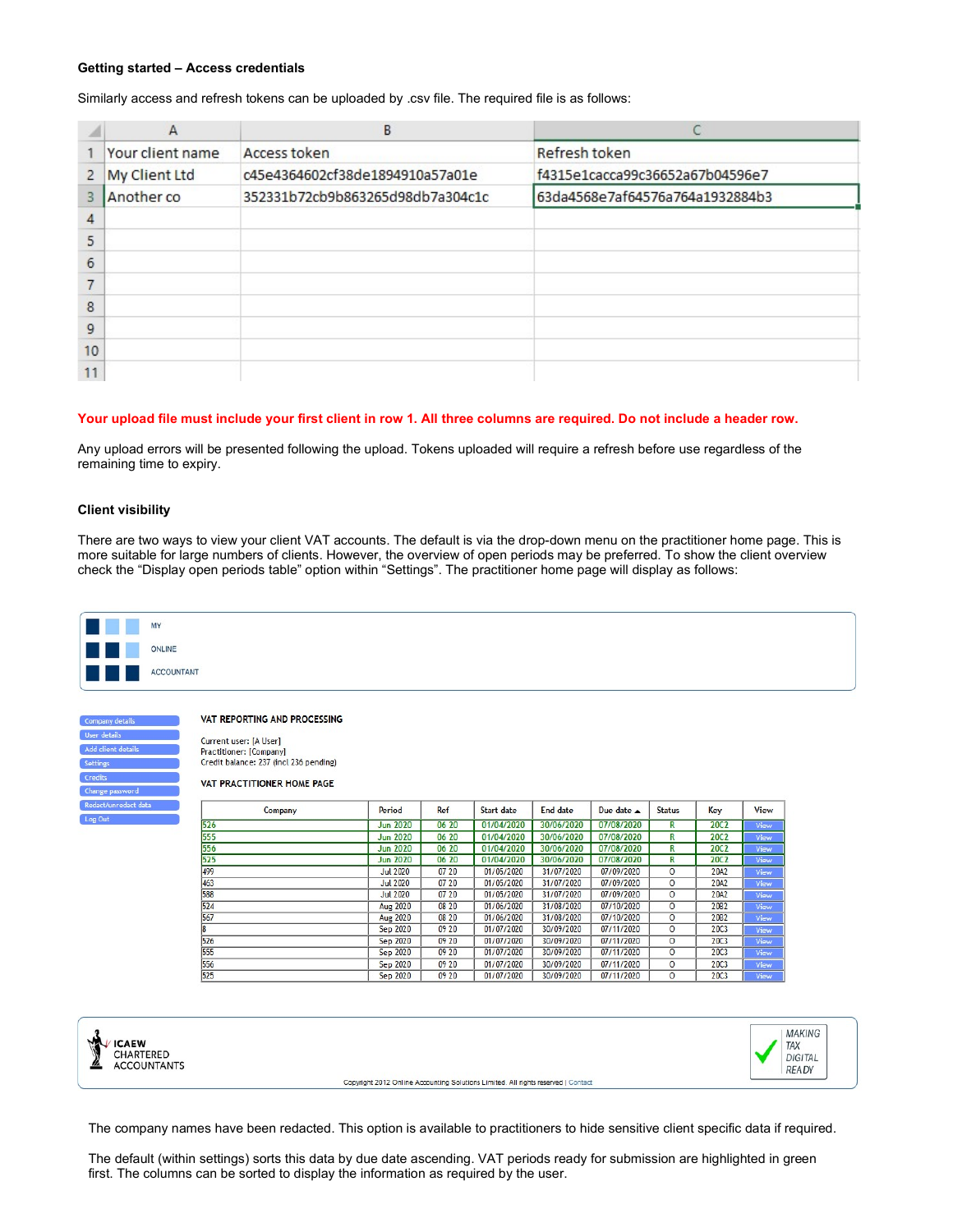### Navigation

Client accounts can be viewed by selecting from the drop-down menu or from the table as described above. Practitioners select "Switch account" to return the practitioner home page. In all cases clicking on the My Online Accountant logo will redirect the practitioner to the company home page or practitioner home page depending on which information the user was viewing at that time.

Client information can be viewed the same as for individual company access as described in the separate User Guide.

### Submission failures

Submission failures are expected to be rare. These could be caused by communication problems or server outages. You can find more information in "Submission logs" on the VAT home page of the selected client. In most cases this will be sufficient to diagnose the reason for the failure.

Below is an example client submission log and message:



#### VAT REPORTING AND PROCESSING

Current user: [A User] Client company: [Company] Limited Credit balance: 237 (incl 236 pending)

#### **SUBMISSION LOGS**

Submission data for the last 28 days

| Date       | Time  | User ID      | Submission type         | <b>HTML Code</b> | Data | Message |
|------------|-------|--------------|-------------------------|------------------|------|---------|
| 24/07/2020 | 11:09 | 0            | Refresh token<br>200    |                  | N/a  | View    |
| 23/07/2020 | 11:39 | $\mathbf{0}$ | Refresh token           | 200              |      | View    |
| 22/07/2020 | 13:55 | 0            | View submission         | 200              | N/a  | View    |
| 22/07/2020 | 13:53 | $\mathbf{0}$ | View submission         | 200              | N/a  | View    |
| 22/07/2020 | 13:53 | $\mathbf{0}$ | <b>View liabilities</b> | 404              | N/a  | View    |
| 22/07/2020 | 13:50 | $\mathbf{0}$ | <b>View liabilities</b> | 404              | N/a  | View    |
| 22/07/2020 | 13:48 | $\mathbf{0}$ | <b>View liabilities</b> | 404              | N/a  | View    |
| 22/07/2020 | 13:47 | $\mathbf{0}$ | Refresh token           | 200              | N/a  | View    |
| 12/07/2020 | 15:26 | 14           | View submission         | 200              | N/a  | View    |
| 12/07/2020 | 15:25 | 14           | View submission         | 200              | N/a  | View    |
| 12/07/2020 | 15:25 | 14           | View payments           | 404              | N/a  | View    |
| 12/07/2020 | 15:25 | 14           | <b>View liabilities</b> | 200              | N/a  | View    |
| 12/07/2020 | 15:25 | 14           | View submission         | 200              | N/a  | View    |
| 12/07/2020 | 15:25 | 14           | View payments           | 404              | N/a  | View    |
| 12/07/2020 | 15:25 | 14           | <b>View liabilities</b> | 404              | N/a  | View    |
| 12/07/2020 | 14:17 | 14           | Get obligations         | 200              | N/a  | View    |
| 12/07/2020 | 14:17 | 14           | Refresh token           | 200              | N/a  | View    |

Close

#### VAT REPORTING AND PROCESSING

Current user: [A User] Client company: [Company] Limited Credit balance: 237 (incl 236 pending)

### SUBMISSION LOGS - MESSAGE RECEIVED

Submission data for log ID: 2272

HTTP/1.1 200 OK Content-Type: application/json Cache-Control: no-cache,no-store,max-age=0 Strict-Transport-Security: max-age=31536000; Content-Security-Policy: default-src self X-Frame-Options: SAMEORIGIN X-Content-Type-Options: nosniff Content-Length: 172 Date: Fri, 24 Jul 2020 11:09:43 GMT Connection: keep-<br>alive {"access\_token":"e1333dc31051aa114e81d4b1bea4aee3","refre read:vat","token\_type":"bearer"}



### Other settings

The practitioner can set other options within "Settings". These include the option of whether email confirmations are sent the practitioner or the client.

The user can also select if the access token and authorisation tokens are displayed or not. These settings operate across all clients.